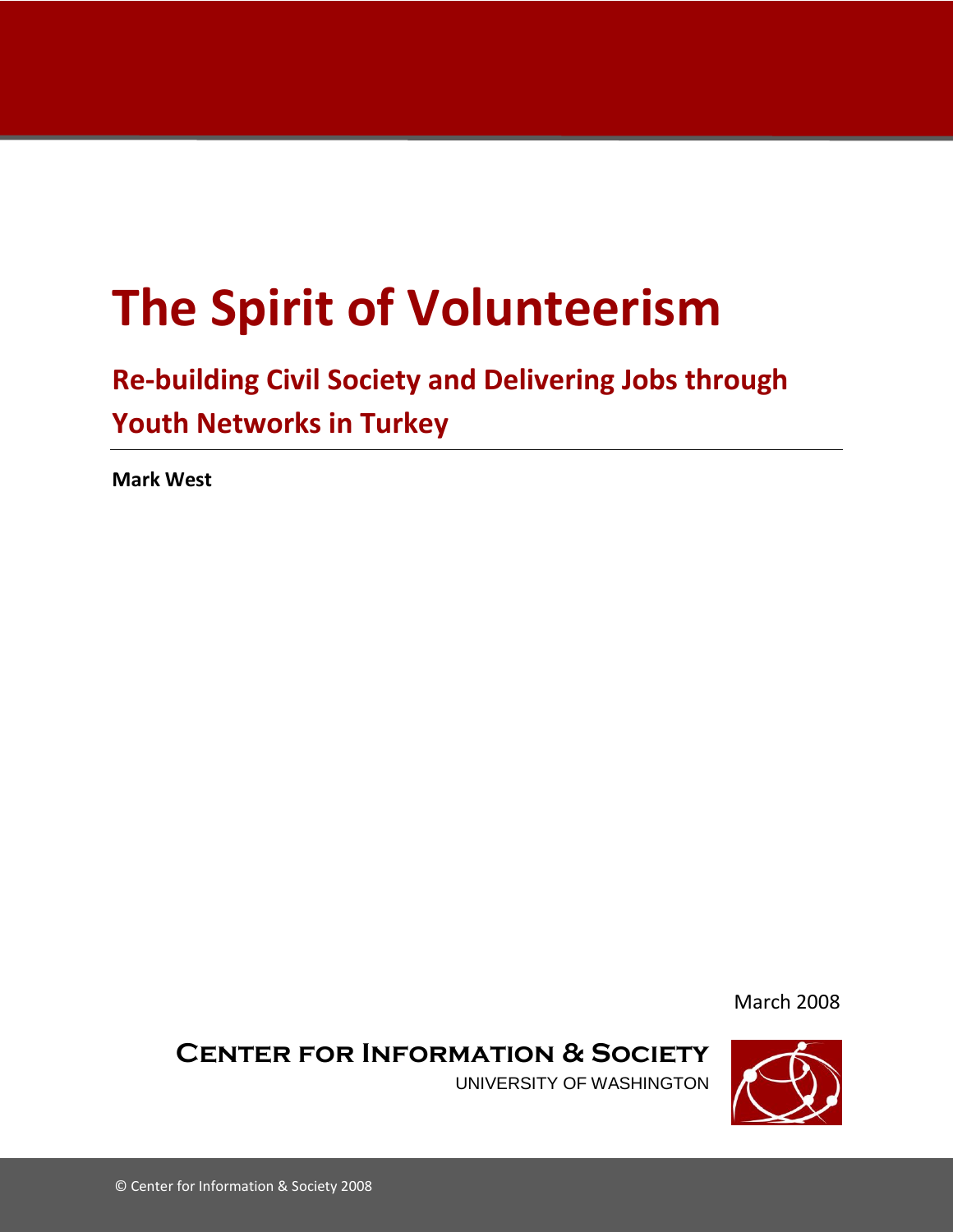#### **Evidence Narratives at the University of Washington's Center for Information & Society**

The ICTD field is filled with individual success stories extolling the benefits of ICT access and fluency. These stories are often highly influential because they are rhetorically powerful, memorable narratives that create lasting frames to contextualize and interpret other data. Unfortunately, they are often driven by the demands of public relations as opposed to rigorous analysis.

When the goal is to share the story of a super star and tug heart strings for PR purposes, important details can be omitted. To understand how ICT programs work for *typical* trainees, to spread narratives that illuminate deeper dynamics and to amplify broadly useful lessons, stories should be researched and constructed with intention and rigor.

CIS is developing a methodology and story series that attempts to tap the rhetorical and qualitative explanatory power of detailed, contextualized, and personalized ICT case studies. While tension may sometimes exist between the PR desire to feature certain cases of success and the critical researcher's commitment to rigor, a methodology built on intensive questioning and storytelling rich in the right details can uncover and communicate evidence of successful programs.

By crafting exemplary stories, by developing and disseminating useful methodological tools and by training NGO managers and grant makers in these techniques, CIS aims to shape a research framework that can fulfill the PR needs of NGOs and donors with stories that accurately represent realities in underserved communities. Properly constructed, evidence-based stories can serve the ends of rigorous analysis and public relations.

This paper is an example and an experiment in this methodological landscape.

Center for Information & Society University of Washington Box 354985 Seattle, WA 98195 T 206.616.9101

cisinfo@u.washington.edu www.cis.washington.edu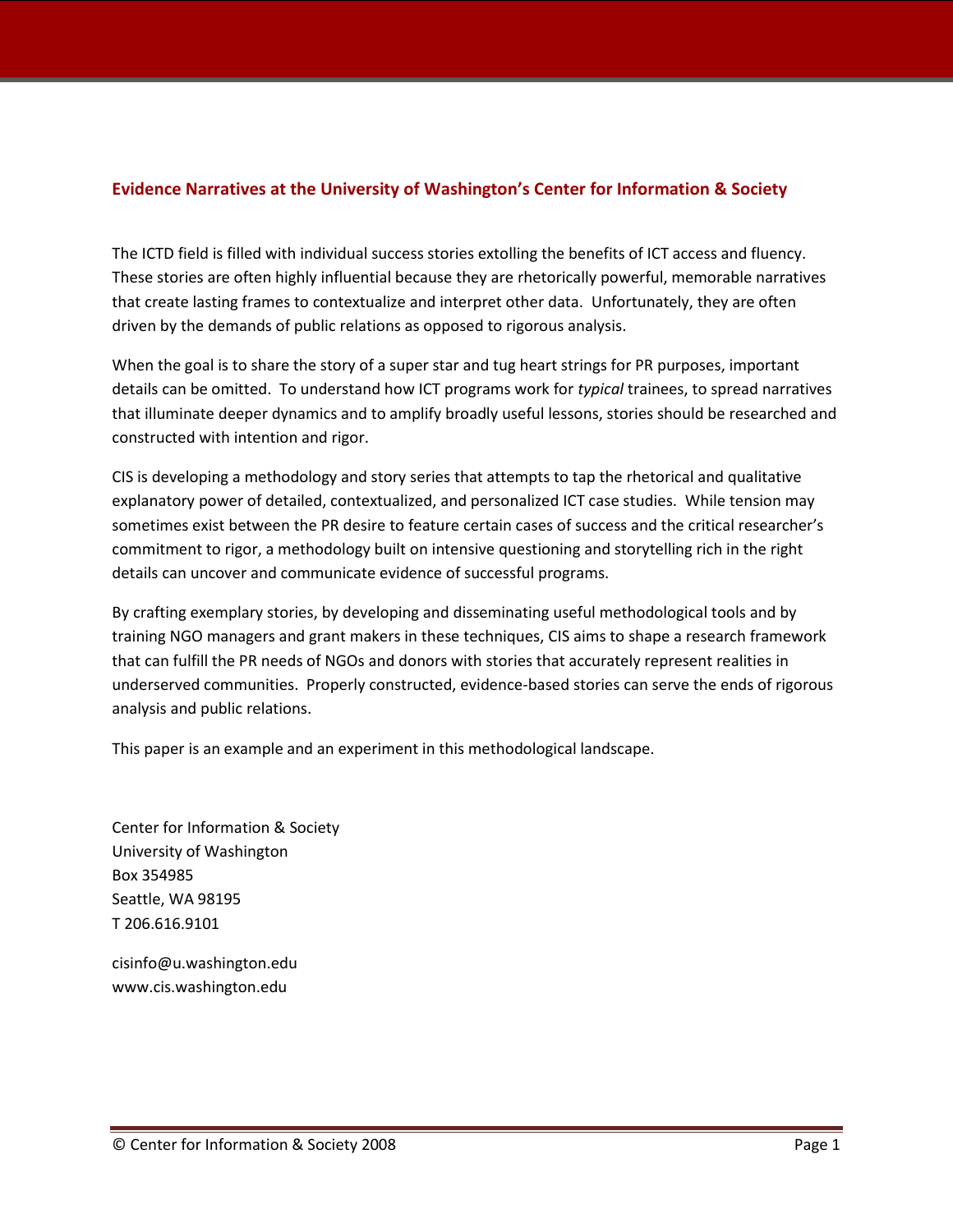Neslian and Said are part of the one-two punch that marks a growing trend of volunteerism in cities and towns across Turkey. The first punch: dedicate yourself to a network of youth organizations as a trainer in ICT skills, building the capacity of thousands of young people to better compete in the changing Turkish economy. The second punch: after a couple of years of teaching and learning, trade the valuable work experience and fresh e-skills for a solid profession of your own.

For Neslian Sahin the result is a job as a graphic designer at *Hurriyet*, one of the leading national newspapers based in Istanbul – the cosmopolitan seaside city that bridges Europe and Asia. Despite her heavy workweek and dizzying deadlines at the paper, Neslian won't leave her volunteer roots far

behind. Every Saturday she rejoins her old telecenter to continue training, pro bono.

And for Said Cetin, the ICT skills and training experience have translated into a job in the international development sector. He now works as a coordinator for the United Nations Population Fund. Asked about the relevance of his new e-skills on the job, Said laughs. PowerPoint? "Every week, I have to create new

PowerPoints." They have to be interesting too, he



*Neslian Sahin, a master trainer at Istanbul-based Youth for Habitat (left), and her former student Said Cetin. Neslian is now a graphic designer at one of Turkey's leading national newspapers, Hurriyet. [http://www.hurriyet.com.tr](http://www.hurriyet.com.tr/) After a year and a half as a student and trainer at Youth for Habitat, Said then landed a job at the United Nations Population Fund.*

explains, or the youth he works with will get bored. Said uses Windows Media Player to insert films into his presentations, including a recent PSA produced for the UN project.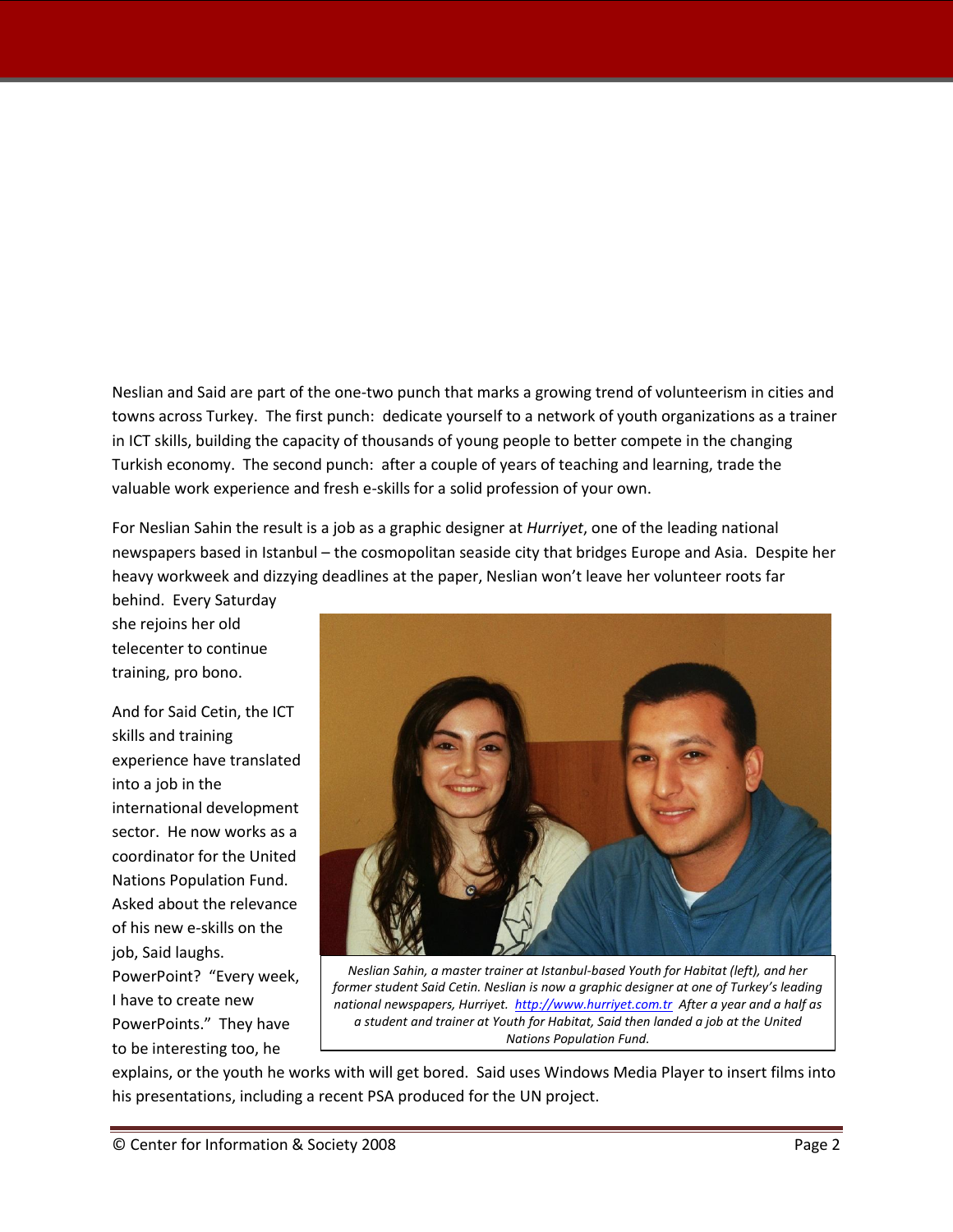Before becoming a student and trainer of e-skills at the national association Youth for Habitat, Said's competency was limited to Word. A year and a half later, when he interviewed for the job at the UN, and then heard back in an email from the hiring coordinator, he wasn't surprised to receive an offer. "I already knew I got the job," Said recalled. "I just knew." The employability generated by Youth for Habitat isn't just about the ICT mastery, he insists. The newfound knowledge is a necessary element, but other qualities complete the picture: "volunteer skills, self-esteem, and communication networks" are essential to making the ready professional, according to Said.

Like Neslian, Said's new success on the job market has not severed his ties with his old team. Despite his excellent salary and prestigious position he continues to volunteer at Youth for Habitat, even attending long weekend conferences to strengthen the youth association that helped create him.

#### **Youth Network, Jobs Network**

The home base – from which Neslian and Said refuse to stray too far – is an Istanbul-anchored network of 200 volunteer trainers and telecenter managers working in 43 cities across the country. Together the volunteers and their centers form an affiliation reaching many key sectors of society: local government, trade unions, industry, schools, and local youth councils. This multi-faceted approach builds communication with important stakeholders in the near term, and also leads to "sustainable development through local participation" in the long run, according to association director Basak Demir.



*An ancient city with rich culture and traditions, Istanbul is home base to the national network Youth for Habitat. ICT training programs are a centerpiece of the association, delivering e-skills to 11,000 graduates in the past two and a half years.*

Evidence of the network's impact is unmistakable: 11,000 people have been trained in ICT skills in the past two and a half years. And Neslian and Said are not the only team members to find work with their new skills.

When asked about the jobs impact, Neslian, the graphic designer at the national daily *Hurriyet*, thinks back to the most recent five-week ICT course she taught at Youth for Habitat. The class was made up of about ten high school graduates who did not have the opportunity to attend university, and needed vocational and technical training

to find work. The students were not computer novices, they had some background, and they specifically requested training in certain programs like Excel in order to build secretarial skills. Immediately after the course, three found work: one in marketing firm, one as a registrar in a hospital, and another as a record keeper with a tax office. This number of recent graduates finding employment – roughly 30% – is typical for general NGO ICT training programs directed at the unemployed. What sets Youth for Habitat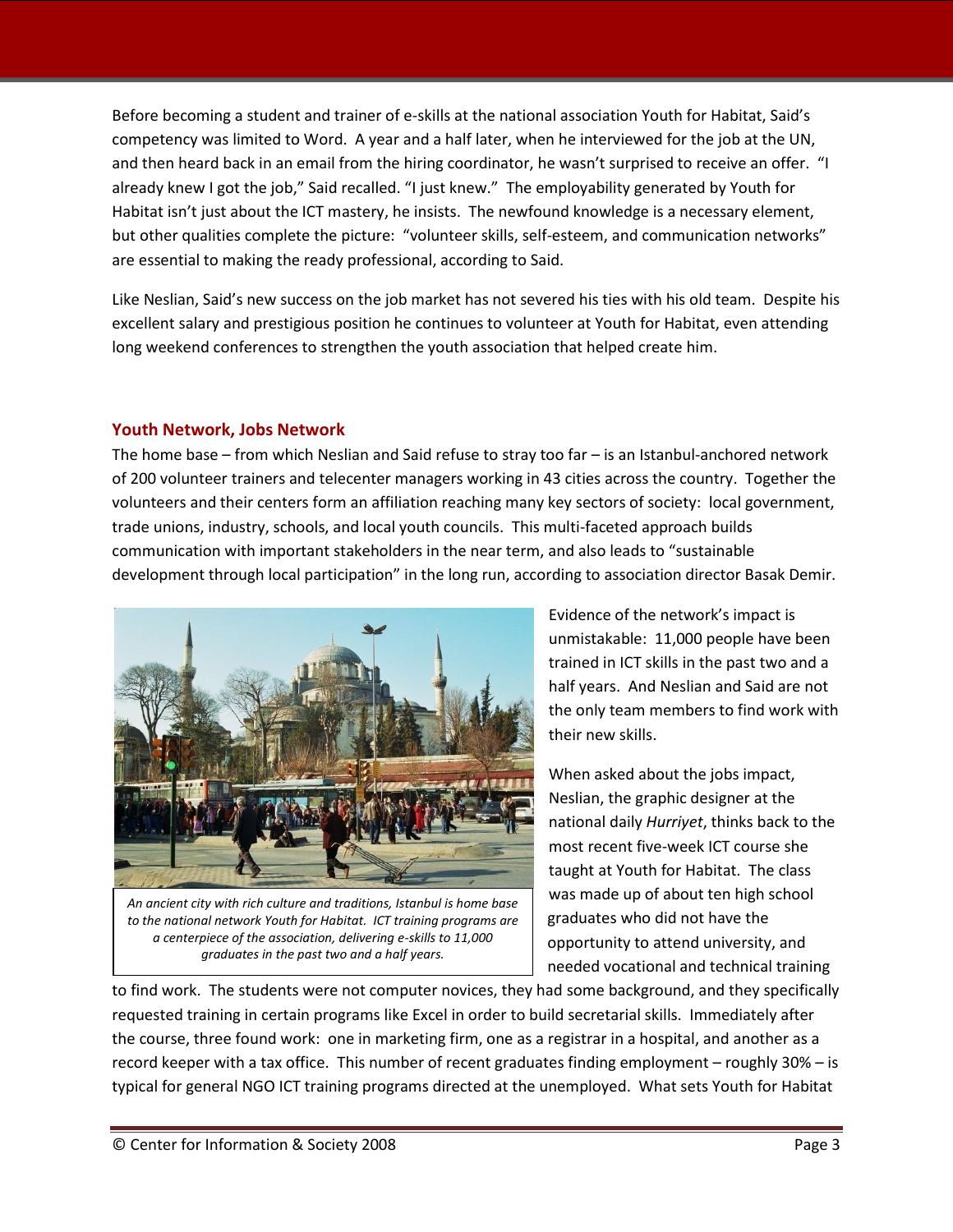apart is the strong network it has established nationwide. A network that continues to nourish

graduates after its training programs through job mentoring, friendships, and activist campaigns.

The three examples Neslian recounted did not seem unusual to Said. "It is normal," he insisted. "Every employer is looking for IT skills, every small shop needs them." Said added that the certificate from Youth for Habitat and Microsoft is credible evidence of an

*"Every employer is looking for IT skills, every small shop needs them"… the certificate from Youth for Habitat and Microsoft is credible evidence of an applicant's professionalism: "the paper means something" to these prospective employers.*

*Said Cetin, former Youth for Habitat trainee* 

applicant's professionalism: "the paper means something" to these prospective employers. But Said is not satisfied with the training program's results, insisting that they need to do more, including instruction in CV writing, job searches, and negotiation skills. The association has recently begun such additional employment skills training, expanding its curriculum to include these skills after looking at the results of a pilot program.

### **21st Century Turkey**

The director of Youth for Habitat, Basak Demir, puts these examples of newfound jobs into a broader cultural and historical context for Turkey. "There is a high level of unemployment," Basak explains, and civil society has not always been a vigorous agent of change to address such problems. In 1980 a



*Turkey is a nation undergoing a significant social and economic change. High unemployment and a vast need for e-skills in the marketplace are twin problems facing the nation. ICT skills may be part of the answer to both problems.*

military coup resulted in twelve years of martial law, a period in which the freedom of assembly was banned. As a result, civic organizations were all but snuffed out. Even after the lifting of the ban on assembly in 1992, an entire generation of Turkish youth had unlearned grassroots citizenship. Even the word "organization" continued to be greeted with mistrust.

Slowly, civil society began to be rebuilt. In 2002 Youth for Habitat was underway, developing its networks with local youth councils and municipalities, and tapping into the energy of young people to bring new resources to the changing marketplace. Basak

emphasizes that the development of modern workforce skills is not enough to strengthen her society: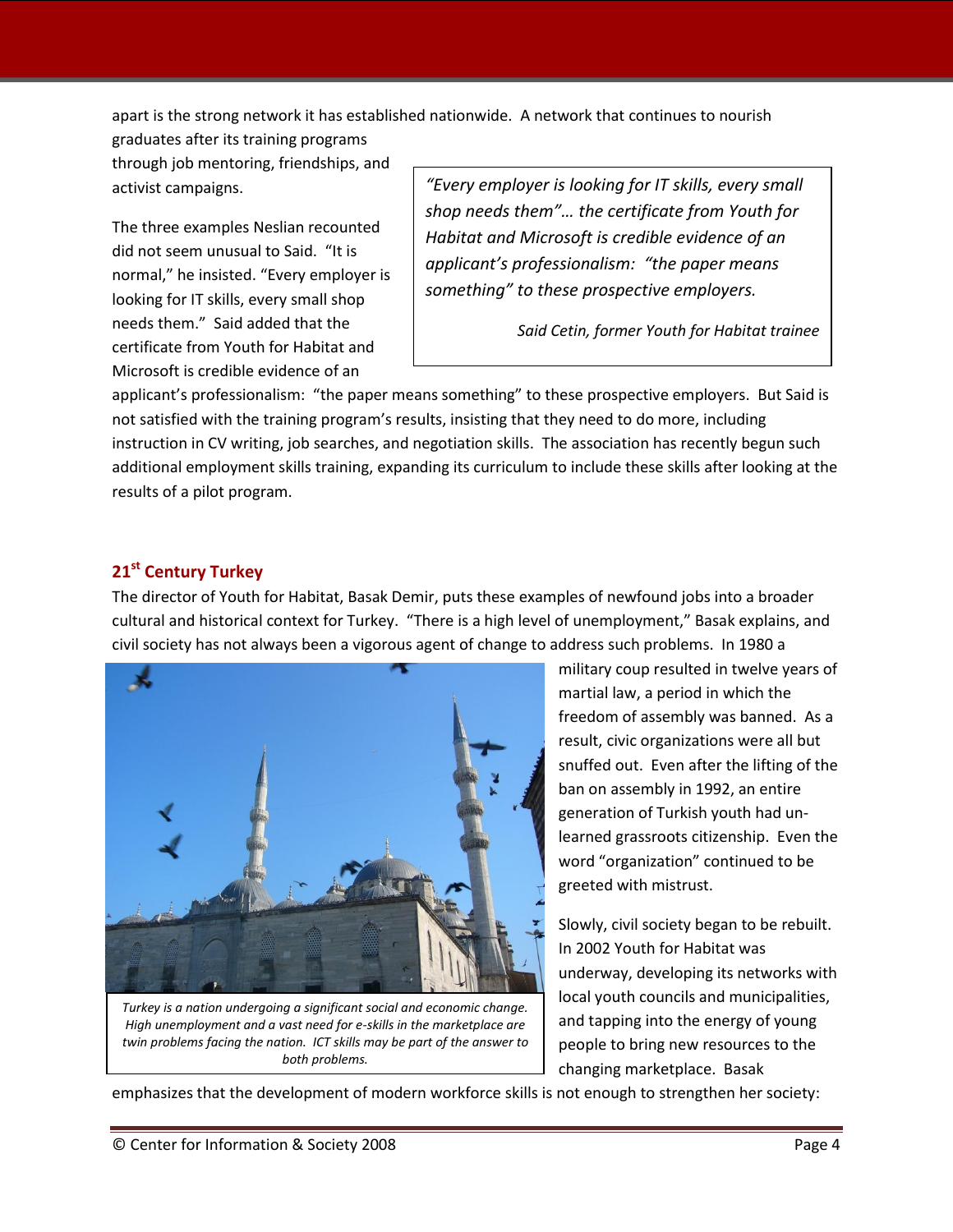"the culture of volunteerism is important for Turkey. Especially for young people because we are a nation in transition."

The transition is far from complete, and – like in many nations – its direction is uncertain. One might say the future of Turkey is developing one youth at a time.

Neslian recalled the story of one of her recent graduates – the young woman hired at the marketing firm – as an example of the transition, and the clash of cultures, underway in 21<sup>st</sup> Century Turkey. The former student is now well-situated at the Marketing and International Trade Office in the Karakol district of Istanbul. She has a full-time job with a good salary at twice the minimum wage, as well as retirement benefits and health insurance. But getting there was far from easy.

"The student had clear pressure on her from home," Neslian remembered. "On the third day she said 'I want to tell you something' and then began to cry. 'Help me, if I don't learn this I will be put in a marriage with an older man.'" Arranged marriages are referred to as a *gorucu usulu* – roughly translated as a blind date, or literally as "the one who watches you" – and are not uncommon in modern Turkey. This young student was facing an ultimatum from her father: get a job or get married.

Neslian provided the extra tutoring the woman needed, and a compassionate ear, and together they made it through. Word and Excel were the emphases in their work together, and slowly over the five week course Neslian drew out the confidence in her student, and helped guide her to financial independence.

Speaking not only of the case of the young woman at the Karakol marketing firm, but of the program as a whole, Neslian says feedback from students is a key to the organization's continuing development. "These people expect a lot from us, they need to be listened to" she says. The feedback is actively sought, and it translates into new elements for course curriculum and new directions for the network as a whole. The team describes its organization as "an ecosystem" – one that receives inputs from students, from Microsoft partners, and from studies on youth and employment such as a recent national analysis by the organization Social Impact.

#### **Amending the Constitution**

Together, this ongoing feedback from clients – and advice from trade unions and industry – forms a strategic program with precision tactics. When housewives studying Windows Office began to explain that they were concerned about their kids' unregulated use of the Internet, the association responded by offering training in the Online Safety and Security program. When youth around the country began to question why the age of eligibility for holding elected office is 30 rather than 25, Youth for Habitat set out to change the Constitution of the Republic of Turkey. In two months, it was changed.

Basak Demir attributes the success of the campaign in large part to ICT development. "At the same time there were these parallel movements," Basak recalls: the growing consensus among youth that the age for election was too high, and the growth in e-skills training, telecenters, and youth activism that infused the consensus. In the world of politics and mass media, the time horizon for making change is extremely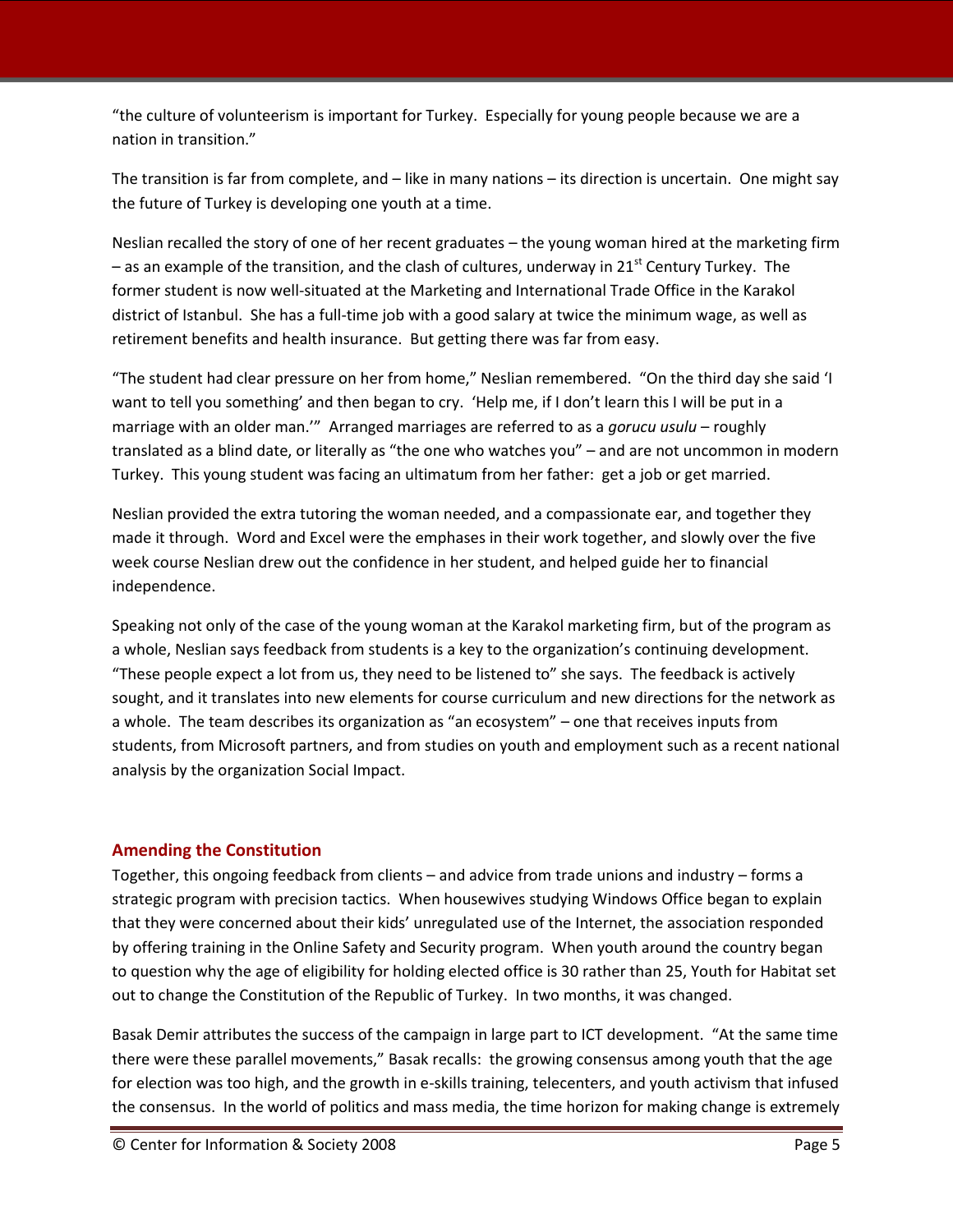short. Youth for Habitat focused their energy on the campaign for an intensive two months, the centerpiece of which was gathering signatures for a petition.

When asking Basak about the involvement of her organization, the scale of the effort became clear. "So how many people were involved? Hundreds?"

Basak exploded in disbelief, "Oh, c'mon!" And then turned to a colleague, "How many was it?" Then back to the questioner, "Well, the petition *alone* had over 100,000 signatories…" Youth for Habitat, it seems, is more than just the two hundred volunteers, and more than its 11,000 graduates in ICT. It is a movement. A movement that should not be confused as an agent of external pressure, but instead seen as a partnership with local government and a provider of a valuable resource to the changing Turkish economy: a skilled and motivated modern workforce.

Pressed about the role of ICT development in the nationwide campaign, the obvious slowly became clear. Basak listed the ways that ICT was essential to the effort. Email was the central nervous system, enabling fellow campaigners to stay in touch with one another and the press. Digital media put a face on the campaign, bringing the issue to life through photos and footage sent to and among media



*In between courses, one of the Istanbul training rooms where students learn the Microsoft platform and its applications, as well as leadership and advocacy skills to better exercise their citizenship.*

outlets. Scanners became documentation and dissemination tools, transforming copies of the petitions into digital evidence, which was then emailed to members of the Turkish National Assembly. The list went on and on.

After the campaign was complete it took the National Assembly just ten days, and the law was passed. "This is the first time," Basak explained. "All the legal changes were done from the top down in Turkey, and now you see changes from down to the top."

#### **Staying True to the Volunteer Roots**

The nationwide impact of ICT training in Turkey is growing, but it has a long way to go. In a 2004 study the United Nations Development Program concluded that access to computing remained extremely low across Turkey, with only 4% of citizens owning personal computers, and 11% with access to the Internet. While these numbers have since increased to 20%, according to Youth for Habitat, the challenges highlighted by the UNDP remain large.

For an organization, the impulse to expand brings with it both opportunities and risks. Other non-profit ICT training providers struggle with decisions over whether and how to scale up in order to reach a greater number of clients, and to help them fulfill their potential. Youth for Habitat has already made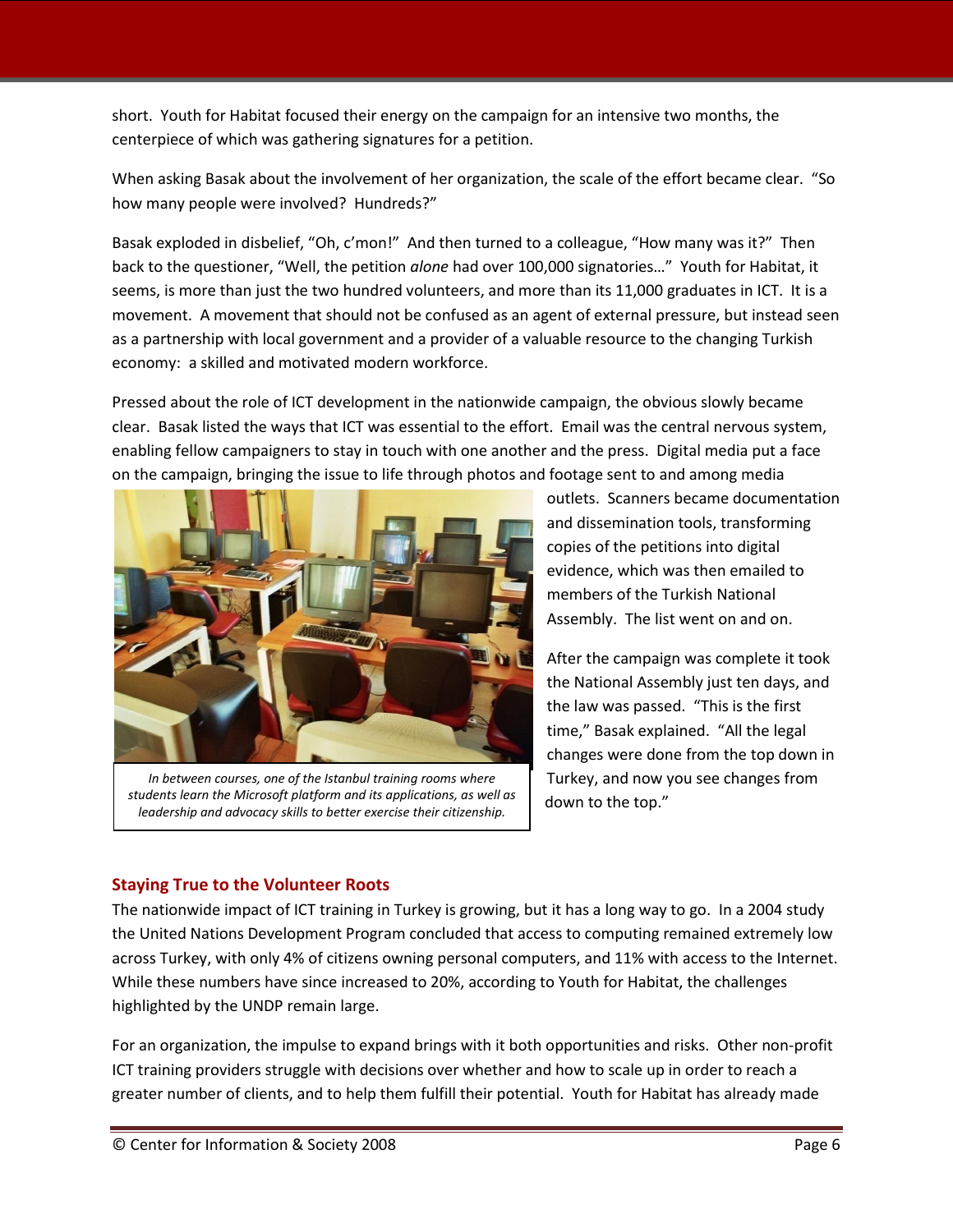the decision. Their goal is to extend their reach from their current 43 cities to 81 cities all across Turkey. They are forging new partnerships with schools, local youth councils, community training centers, and government-supported community internet access points. They have a new building – donated by the municipality of Istanbul, and evidence of their good relations with local government – and are now turning it into a future ICT and Leadership Academy.

One way that Youth for Habitat continues to expand while avoiding the hazards of growth is through the spirit of volunteerism. The selflessness of the volunteers is a common theme that emerges in conversations with current and former staff, and it appears to provide a psychic income that enables the team to do their work against tough odds.

With all the successes in the first years of activities, the association still faces significant cultural as well as economic hurdles. Bora, a trainer of management-level government employees in the civil servants program, notes one difficulty facing her generation in Turkey. "In our culture, young people are not very well respected. They are not considered as partners." Early on in her training, Bora recalled, her middle-aged students were laughing and not paying attention. As the course progressed, however, the students came to realize what she knew and what they didn't. Slowly Bora earned their respect. In the end she received two internship offers – one in a government accounting office, and one in a private company as a system administrator.

Bora echoed the words of Said, saying: "The impact comes not just from the knowledge of ICT, but from how to deliver these skills." In the philosophy and practice of Youth for Habitat, the delivery is a mix of technological know-how and selfless dedication – an uncommon partnership. As uncommon as a city with one foot in Europe and the other in Asia. A city with one hand holding the riches and traditions of the past, and the other grasping the new challenges of the  $21<sup>st</sup>$  Century.